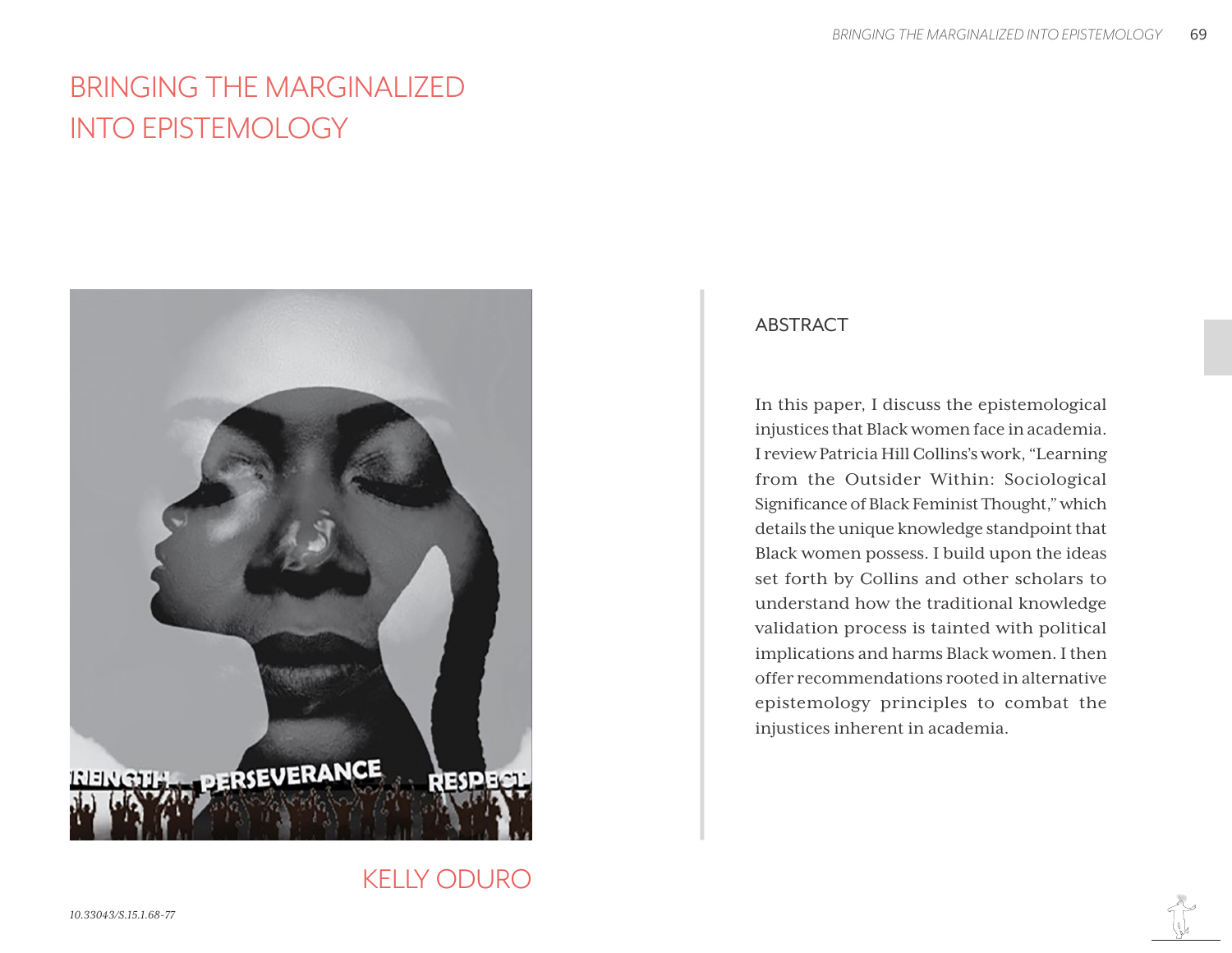## I. INTRODUCTION

Philosopher Linda Martín Alcoff asserts that epistemology can be political in various ways.<sup>1</sup> The production of knowledge, the identities of researchers, and the way epistemology dictates discourse all are affected by political implications that can leave out or discredit knowledgeable voices. This issue has been particularly true for Black women, as they have consistently faced epistemic injustice and harm. Patricia Hill Collins, a Black feminist scholar, explores the ways that Black women have been denied epistemic value. The denial of epistemic value for Black women exists, even though Black women have, as Collins describes, an important and unique understanding of the world due to their position in society. This paper aims to understand how the political implications of epistemology are actualized, using the subjugation of Black women as its focus. The first section will review "Learning from the Outsider Within: Sociological Significance of Black Feminist Thought," by Collins, which depicts the unique knowledge attained by Black women.<sup>2</sup> This section will be followed by an analysis that attempts to provide solutions and recommendations for the academy to combat the injustices inherent in the study.

# II. THE OUTSIDER WITHIN

In "The Outsider Within," Collins details the unique collection of knowledge Black women possess due to their position within society. Starting with the social location of Black women in pre-World War II domestic work, Collins finds that this position allowed Black women to "see White elites, both actual and aspiring, from perspectives largely obscured from black men and from these groups themselves."3 Despite being exploited by their white employers, Black women also gained an untouched insight into the inner workings of their oppressors with their proximity to whiteness. Collins coined the "outsider within" phrase to refer to the fact that as Black women were relegated to a lesser outsider position, these women also gained insight on the insider group that was oppressing them.

The outsider within status that defines the experiences of Black women provides them with a distinctive standpoint on society. Black domestic workers attained a sense of self-affirmation at seeing white power as purely the result of the advantages of racism and not personal

merit, whether that be intellect, talent, or humanity.<sup>4</sup> However, these workers also understood that they would never be a part of the white families that they worked for. Such a realization equipped Black women to contextualize and produce analyses regarding race, class, and gender as they compared their own lived experiences to the white power they experienced through proximity.

Collins identifies key themes in Black feminist thought that surround the outsider within status of Black women. One theme is the importance of conveying authentic depictions of Black women that challenge the political knowledge validation process which creates stereotypical images instead.<sup>5</sup> Another theme is the interlocking nature of multiple oppressions, namely race, gender, and class. As Black women have "been assigned the inferior half" of several status markers, including the named ones above, the domination over Black women is continual.<sup>6</sup> As a result, Black women often favor more holistic approaches in research and academia to understand the interaction among multiple systems of oppression. In this, Black women adopt intersectionality, a term coined by feminist scholar Kimberlé Crenshaw, that stresses the idea that different political identities overlap and aggregate the type of oppression or prejudice people experience.<sup>7</sup> Several studies found that the vast majority of Black women refused to privilege gender over race and vice versa. These studies also found connections between inequalities of race, class, and gender in their lives.<sup>8</sup> Prioritizing an intersectional scope as an object of study, Black women seek to develop new theoretical interpretations of such connected interactions between forms of oppression, instead of adding existing theories together.9

While there is no monolithic culture for Black women, what exists are various socially constructed cultures that collectively form Black women's culture. This culture exists with the marginalization that Black women face as their race and gender, together and separately, are never centered within society.<sup>10</sup> With efforts to redefine and explain the importance of Black women's culture, Black female intellectuals seek to create analytical models to study the interlocking relationship of oppression, consciousness, and activism.

- 4 Collins, "Learning from the Outsider Within," S15.
- 5 Collins, "Learning from the Outsider Within," S16.
- 6 Collins, "Learning from the Outsider Within," S20.
- 7 Kimberlé Crenshaw, "Mapping the Margins: Intersectionality, Identity Politics, and Violence against Women of Color," *Stanford Law Review* 43, no. 6 (1991): 1243, https://www.jstor.org/stable/1229039.
- 8 Catherine E. Harnois, "Race, Gender, and The Black Women's Standpoint," *Sociological Forum* 25, no. 1 (2010): 82, 10.1111/j.1573-7861.2009.01157.x.
- 9 Collins, "Learning from the Outsider Within," S20.
- 10 Crenshaw, "Mapping the Margins," 1245.

<sup>1</sup> Linda Martín Alcoff, "How is Epistemology Political?," in *The Feminist Philosophy Reader* (New York: McGraw-Hill, 2007), 705-18.

<sup>2</sup> Patricia Hill Collins, "Learning from the Outsider Within: Sociological Significance of Black Feminist Thought," *Social Problems* 33, no. 6 (1986): S14-S32, 10.1525/sp.1986.33.6.03a00020.

<sup>3</sup> Collins, "Learning from the Outsider Within," S14.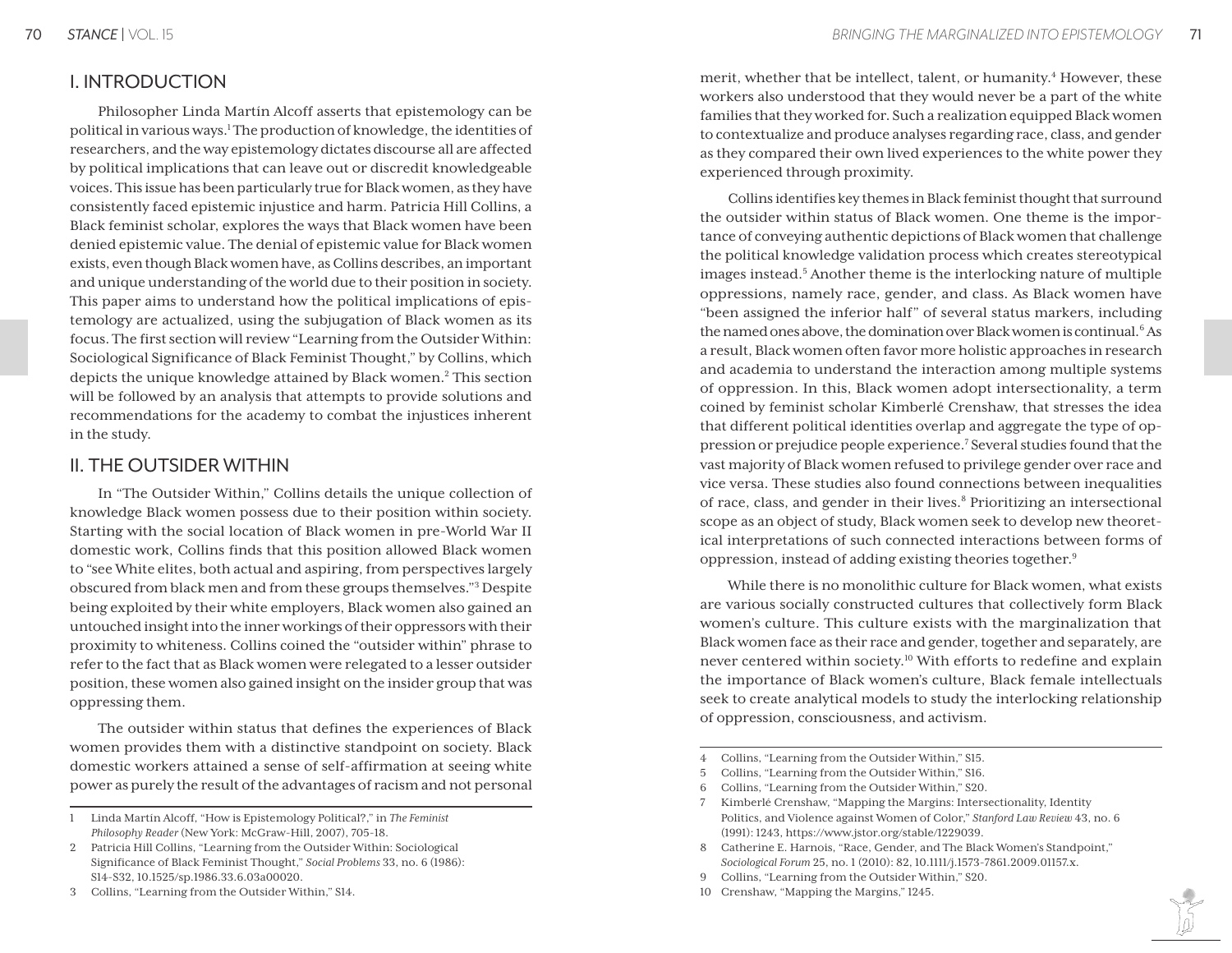# III. BLACK WOMEN AND THE TRADITIONAL KNOWLEDGE VALIDATION PROCESS

There are critical dimensions that contribute to the knowledge validation process across all disciplines in academia. The first element is thought itself and the idea that systems of knowledge are never complete. Traditionally, systems of knowledge are recognized to be guidelines for what usual thinking entails. Facts are important and serve to validate theories, meaning that theories must also correspond with pre-established facts. Secondly, the community of producers and practitioners also affects the validation process of knowledge. Group insiders generally have similar worldviews or ideologies, which are cultivated with similar educational and professional training. The conditions, like access to education, needed to be able to produce scholarly knowledge claims require political privilege that is not afforded to marginalized communities like Black women. Additionally, Collins points out that to become an insider, one translates "a theory or worldview into one's own language until, one day, the individual converts to thinking and acting according to that worldview."11 Insider scholars must prioritize the advancement and facilitation of existing facts and theories or, if needed, dedicate themselves to resolving existing ambiguities.

While these dimensions have remained fixtures in the traditional knowledge validation process, they have worked to discredit the intellect of marginalized communities like Black women. Many of the insights that Black women possess are at odds with the validation process's demand for empirical facts, as lived experience and collective wisdom are utilized as sources of knowledge. To become insiders, Black women must assimilate to a standpoint that is not their own but instead the standpoint of the dominant group—white men. In academic spaces, white male subjectivity is the center of analysis, leaving Black women either on the margins or completely ignored. As a result, Black women are forced to accept certain fundamental and self-devaluing assumptions that reflect the way that society understands Black women.

The difficulties that Black women immersed in the insider status face allow them to point out anomalies in research. As outsiders within, Black women are privy to the areas and various power structures at play that enforce their exclusion. Black female scholars typically are the ones to report the omission of facts or observations about Black women relevant to a study. Academia and scholarship largely erase the contributions of Black women to society and research, likely due to their subjugated position and lack of influence in their disciplines.<sup>12</sup>

If the facts and observations about or asserted by Black women are not erased, then they are distorted. This distortion works to serve the existing white male insider standpoint and the facts that this standpoint has already established. Both approaches to facts and observations are harmful to Black women, in academia and at large, in that they devalue and disregard the contributions of Black women.

While their outsider within status allows for the identification of anomalies, Black women do not benefit from their discoveries due to their perceived lack of legitimate professional authority to challenge the errors. Traditional academic insiders are unable to recognize the anomalies they are working in. The inherent flaw in knowledge validation in academia is that it lacks structural intersectionality, as it caters to only a particular identity group (i.e., white men). Black women's knowledge is frequently invalidated by the traditional validation process, not necessarily out of malice but out of negligence. Crenshaw explains that "intersectional subordination need not to be intentionally produced; in fact it is frequently the consequence of the imposition of one burden that interacts with preexisting vulnerabilities to create yet another dimension of disempowerment."13 The negligence that academia has for Black women as students, faculty, and intellectuals ends up producing an environment in which anomalies are created and facilitated. Thus, the erasure and harm done unto Black women and their knowledge claims continue to persist.

# IV. ANALYSIS AND SUGGESTIONS FOR EPISTEMOLOGY AND ACADEMIA

To fully utilize the knowledge claims of Black women in academia, I rely on Collins's alternative epistemology described in her work, "Black Feminist Epistemology," released in 2000.<sup>14</sup> Instead of forcing Black women to choose to identify with insider status or remain inferior to their white counterparts, I urge academia to embrace elements of alternative epistemology. This new approach to epistemology produces and validates knowledge claims that are consistent with the sources that Black women utilize. The alternative epistemology Collins proposes requires acknowledging and actively incorporating the distinction between knowledge and wisdom. Collins posits that "living life as Black women requires wisdom because knowledge about the dynamics of intersecting oppressions has been essential to U.S. Black women's survival."15 The

<sup>11</sup> Collins, "Learning from the Outsider Within," S26.

<sup>12</sup> Collins, "Learning from the Outsider Within," S26.

<sup>13</sup> Crenshaw, "Mapping the Margins," 1249.

<sup>14</sup> Patricia Hill Collins, "Black Feminist Epistemology," in *Black Feminist Thought: Knowledge, Consciousness, and the Politics of Empowerment* (New York: Routledge, 2000).

<sup>15</sup> Collins, "Black Feminist Epistemology," 257.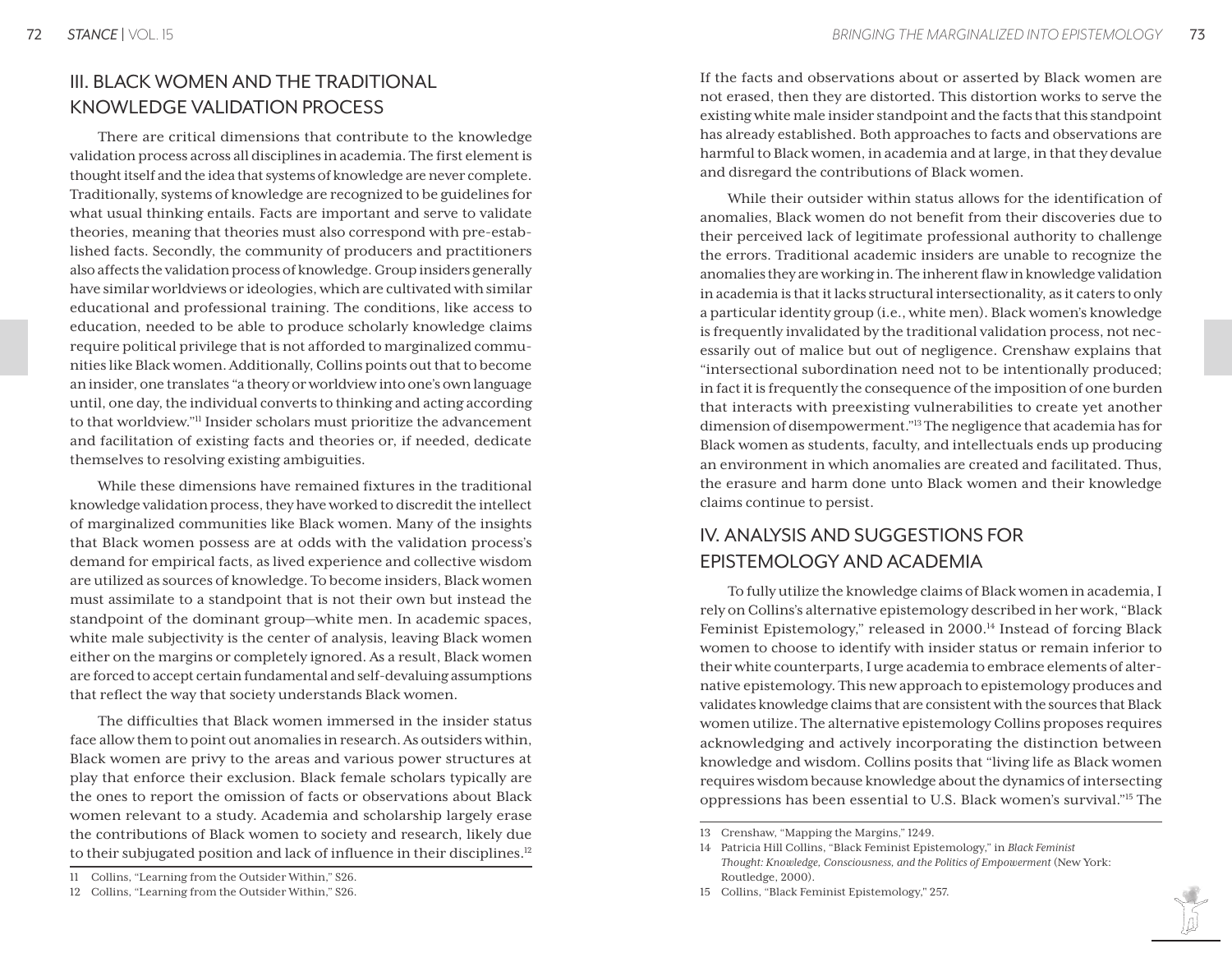difference between knowledge and wisdom is that wisdom is accompanied by lived experiences. Black lived experiences particularly possess a level of credibility because the experiences are passed on. Black feminist and Marxist activist, Angela Davis, explains that "the most powerful way to acknowledge and carry on in a tradition that will move us [Black women] forward is simultaneously to affirm historical continuity and effect some conscious historical ruptures."16 Therefore, the shared experiences form to provide a basis of collective wisdom for Black women.

Collins also calls for the use of narrative description and dialogue in assessing knowledge claims. Dialogue refers to the talk or discussion between subjects as equals, as opposed to the subject and object distinction demanded in positivist methodology upheld by the traditional validation.17 The dialogue that Collins suggests resists domination in communication, which in turn creates a more welcoming and inviting atmosphere for Black women to share their stories. Just as wisdom is passed down through generations of Black women in the form of lived experiences, they are also told through a narrative form that involves emotions. Here, harmony is emphasized rather than debate to humanize and validate the knower. In emphasizing harmony, Collins's dialogue requires the participation of all individuals to engage in the discussion, placing increased importance on the role of the "hearer," which in this case would be non-Black women or non-marginalized scholars in general.

Such harmonious debate directly counters that of traditional positivism which is evident in the traditional knowledge validation process and debate. Allowing a personal mode of discussion and interaction to occur counters the political influences that identity and the rules of discourse have on knowledge validation. Instead, marginalized scholars are given the space to develop their knowledge in a manner that is natural to them to prove the concern for their claims. Harmonious debate also permits the hearer's contextual values and positions to be fully actualized in discussion with their colleague or peer. This discussion thus halts the traditional process's means of perpetuating negligence. Additionally, insiders are able to be confronted for their potentially harmful actions and outsiders within are given a safe platform to be seen.

Instead of distancing the researcher and its object in a form of domination, Collins's alternative epistemology brings the two closer together as equal subjects. The discussion that occurs is not meant to be hostile but instead allows Black women to convey their knowledge claims in a form that is natural—narrative telling. The researcher under

this model is also elevated to a more active role in the research process with the discussion, which allows contextual values or potential biases to be made apparent. In their attempt to reach objectivity, traditional positivism fails to realize, as Collins points out, that connectedness rather than separation is an essential component of the knowledge validation process. All of these qualities allow Collins's alternative epistemology to have a higher standard of accountability and, therefore, objectivity.

If academia were to adopt the approach to epistemology that Collins advocates, Black women would be able to effectively employ their outsider within status in their work. Above all, there needs to be an increase in the number of Black women and other marginalized scholars in academia. In translating the elements of Collins's alternative epistemology into directives for academia, I implore academic departments to value the wisdom that arises from non-empirical or quantifiable experiences. Permitting the use of personal collective wisdom as valid sources of knowledge can provide an avenue for marginalized scholars to convey their unique knowledge claims. Additionally, the distance between faculty in the traditional academic hierarchy should be decreased or limited. This can be implemented through mentorships, faculty pairings, or frequent collaborative departmental meetings. Each grouping can allow stronger relationships to be developed across the academic staff, creating a space for insiders and outsiders within to regularly interact with each other harmoniously without domination.

An environment following aspects of alternative epistemology would allow Black women to strike a balance between the strengths offered by both their institutional training as well as personal and/or cultural experiences. The lived experiences of these Black scholars would not have to be compromised or made to fit the facts of the dominant paradigm. Instead, the knowledge and wisdom Black women possess would be considered a valid and legitimate source, offering new ways to understand the world that we live in.

#### V. CONCLUSION

The politics of traditional epistemology have harmed Black women by discrediting and invalidating their expressed knowledge claims. This is to the detriment of academia, as Black women hold a unique perspective into understanding the world due to their outsider within status. As oppressed people who have had proximity to the inner workings of white power, Black women are privy to the links between systems of power that are likely not apparent for those operating from the dominant white male standpoint. While this paper has focused on Black women, it is important to note that the findings and analysis drawn apply to other marginalized communities as well. To reconcile the injustices

<sup>16</sup> Angela Davis, "Black Women and the Academy," *Callaloo* 17, no. 2 (1994): 426, https://www.jstor.org/stable/pdf/2931740.pdf.

<sup>17</sup> Collins, "Black Feminist Epistemology," 262.